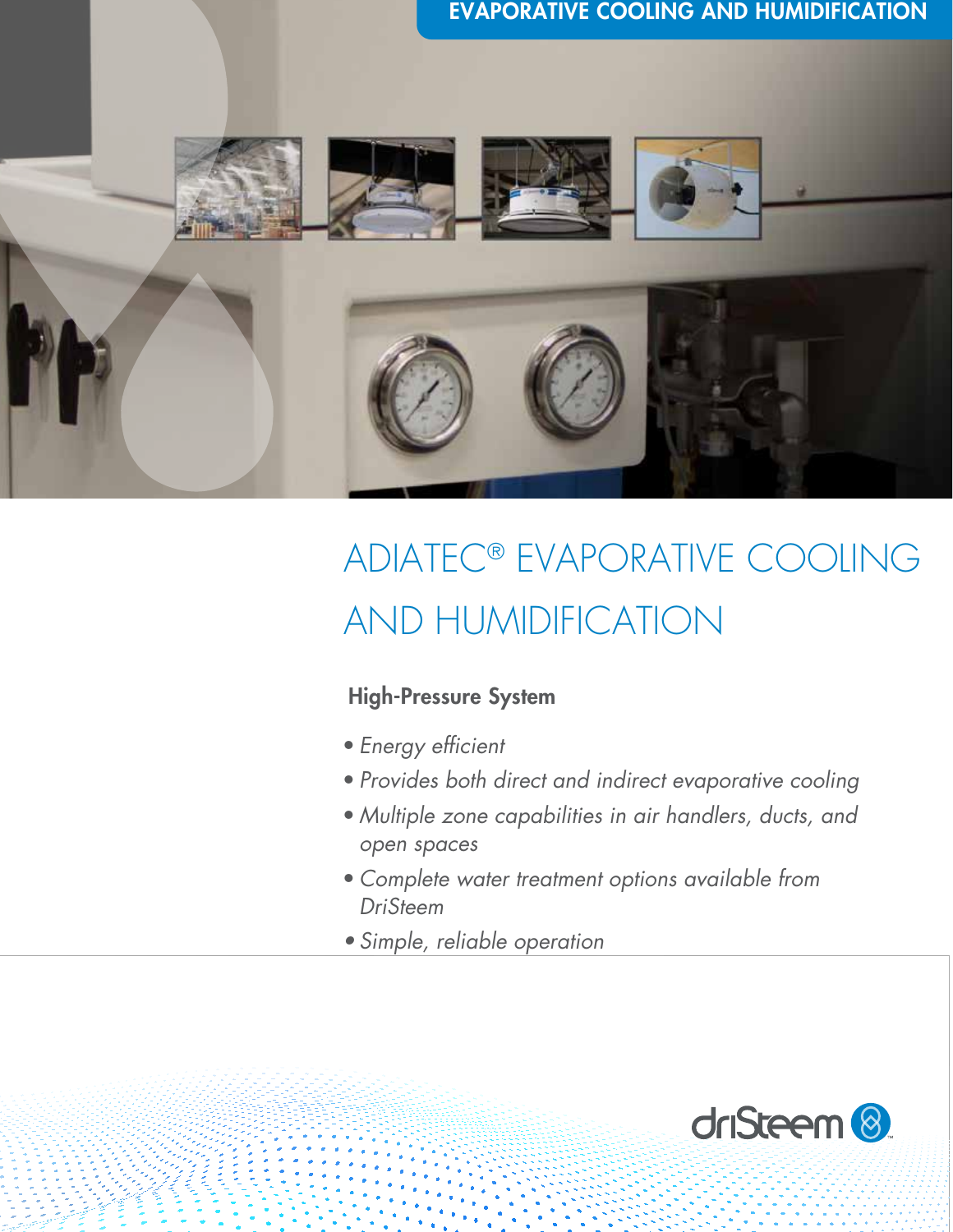## Advanced, efficient cooling and humidification

#### **ENERGY EFFICIENT**

Evaporative cooling and humidification systems draw heat from air to evaporate unheated water introduced by high-pressure nozzles. This process raises the relative humidity (RH) level and lowers the dry bulb air temperature. Consequently, these systems humidify and cool air very efficiently.

### **REDUCES COOLING LOAD**

As water is absorbed in air, the evaporative cooling effect reduces the building's cooling load. Twelve pounds of unheated evaporated water (vapor) reduces the cooling load by about one ton, saving about 12,000 Btus.

### **LOW MAINTENANCE**

High-Pressure Systems are very low maintenance systems.

The High-Pressure System's stainless-steel pump is designed to run for 8000 hours before its first maintenance check, and the stainless-steel dispersion nozzles and manifolds are maintenance free.

High-Pressure System water treatment options available from DriSteem provide ultra-pure water that leaves no white dust. The reverse osmosis (RO) system automatically flushes the membrane for extended membrane life.

#### **HIGH-PRESSURE SYSTEM**



*The DriSteem High-Pressure System delivers evaporative cooling and humidification to multiple zones in air handlers, ducts, and open spaces. The Vapor-logic controller provides comprehensive management of all system variables.*

### DIRECT OR INDIRECT EVAPORATIVE COOLING

*Direct evaporative cooling adds moisture to the supply air while humidifying and cooling the space at the same time.*

*Indirect evaporative cooling occurs in the heat exchanger without adding moisture. Cooling air before it enters the space without adding moisture to the space.*

*A High-Pressure System is shown here.* 

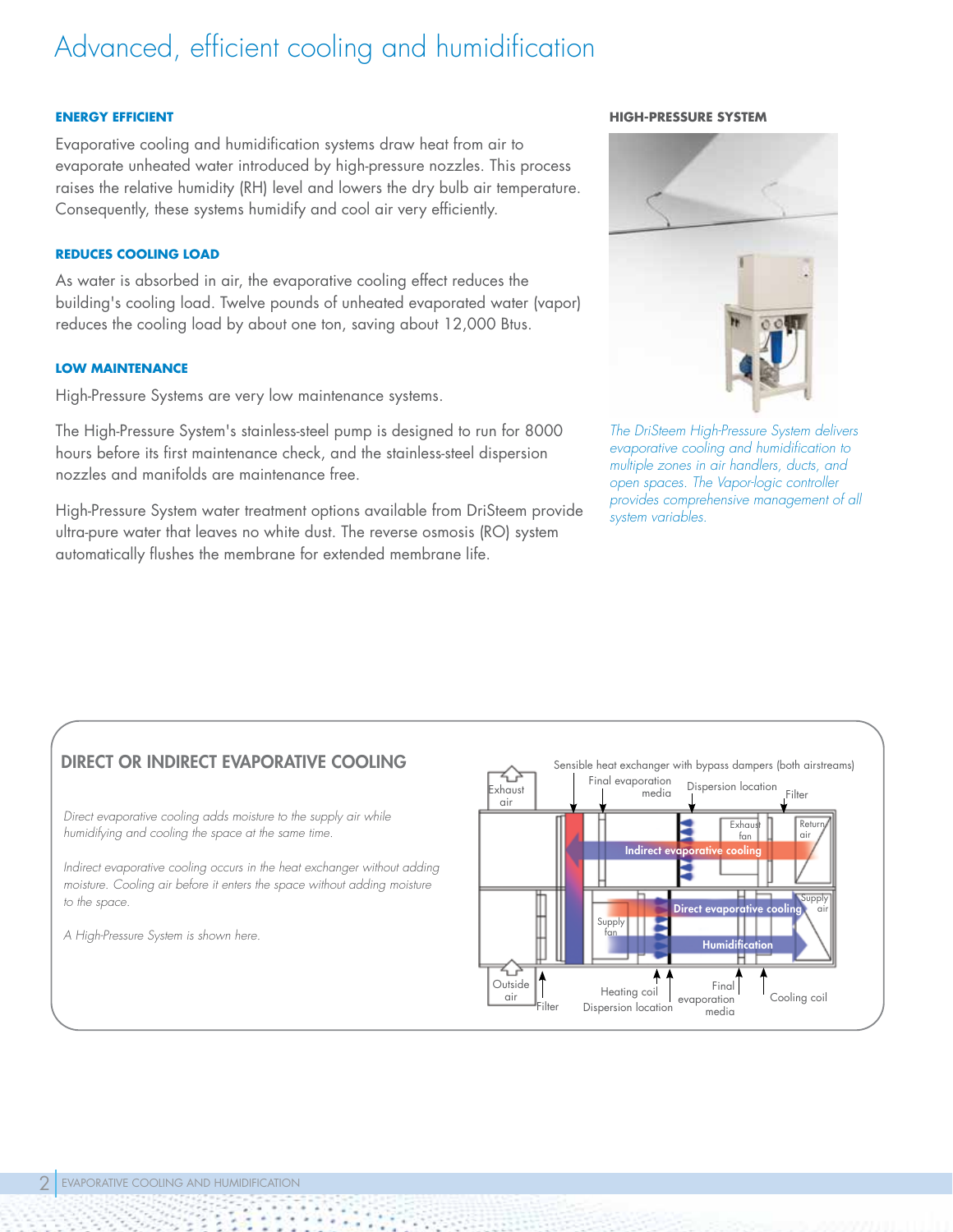## Features and benefits

| Feature                                             | High-Pressure System                                                                                                                                                                                                      |  |  |  |  |  |  |  |
|-----------------------------------------------------|---------------------------------------------------------------------------------------------------------------------------------------------------------------------------------------------------------------------------|--|--|--|--|--|--|--|
| Application<br>versatility                          | Suitable for any application; commonly used in agriculture, painting, industrial manufacturing, printing facilities, and<br>applications using air-side economizers                                                       |  |  |  |  |  |  |  |
| Advanced<br>technology                              | Precision-machined atomizing nozzles fragment water droplets into ultra-fine particles (90% are ten microns or less)                                                                                                      |  |  |  |  |  |  |  |
|                                                     | Water delivered to nozzles at up to 1200 psi (8.27 MPa) requires no pressurized air                                                                                                                                       |  |  |  |  |  |  |  |
|                                                     | Integral check valve in nozzle ensures no dripping when system shuts off                                                                                                                                                  |  |  |  |  |  |  |  |
| Cooling effect                                      | Every pound of atomized water absorbed in air removes approximately 1000 Btu of heat from the air (every kg absorbed<br>removes approximately 2300 kJ of heat)                                                            |  |  |  |  |  |  |  |
| saves energy                                        | Significant energy savings when cooling and humidifying simultaneously                                                                                                                                                    |  |  |  |  |  |  |  |
|                                                     | Utility rebates can offset initial costs                                                                                                                                                                                  |  |  |  |  |  |  |  |
|                                                     | Stainless-steel pump is cooled by purified supply water; 8000 hours before maintenance check and service                                                                                                                  |  |  |  |  |  |  |  |
| Low                                                 | Stainless-steel nozzles and manifolds require little maintenance (replacement as needed)                                                                                                                                  |  |  |  |  |  |  |  |
| maintenance                                         | Thorough water filtration protects stainless-steel<br>components from corrosion and undue wear                                                                                                                            |  |  |  |  |  |  |  |
|                                                     | Final evaporation media as close as three feet (0.9 m) downstream from heating coil prevents downstream wetting                                                                                                           |  |  |  |  |  |  |  |
|                                                     | Accurate, responsive RH control; PID control tunes system for maximum performance                                                                                                                                         |  |  |  |  |  |  |  |
| Comprehensive system<br>control<br>with Vapor-logic | Set up, view, and adjust system functions with intuitive keypad/display or Web interface                                                                                                                                  |  |  |  |  |  |  |  |
|                                                     | Integrates into any building automation system via an optional BACnet, LonTalk, or Modbus communication protocols                                                                                                         |  |  |  |  |  |  |  |
| User controlled                                     | Not available                                                                                                                                                                                                             |  |  |  |  |  |  |  |
| Multiple zone                                       | Individual zone monitoring and modulated staging valves provide tight control in all zones with optimized absorption and<br>minimal water waste                                                                           |  |  |  |  |  |  |  |
| control capability                                  | One system cools and humidifies multiple zones with separate demands                                                                                                                                                      |  |  |  |  |  |  |  |
| Fan-assisted dispersion                             | Fan assisted fans have a hub style design for localized access and more efficient evaporation as it moves air more<br>effectively. The fan-assisted dispersion unit pulls the air from above where it tends to be warmer. |  |  |  |  |  |  |  |
| Versatile                                           | Cools and humidifies in air handlers, ducts, and open spaces                                                                                                                                                              |  |  |  |  |  |  |  |
|                                                     | Nozzle staging and pulsed modulation allow high turndown of system output. Additionally, a mechanical relief valve<br>allows for internal recirculation; providing further turndown.                                      |  |  |  |  |  |  |  |
|                                                     | Capacities up to 5500 lbs/hr (2495 kg/h), multiple systems can be combined for larger capacities                                                                                                                          |  |  |  |  |  |  |  |
|                                                     | Flexibility to accommodate the most challenging applications; extensive network of DriSteem representatives available to<br>assist with system layout and design                                                          |  |  |  |  |  |  |  |
| Complete water treatment<br>solution                | Water treatment options available from DriSteem include RO hyperfiltration, particulate filtering, dechlorination, and<br>duplex water softening                                                                          |  |  |  |  |  |  |  |
|                                                     | Automatic back-flush technology ensures long RO membrane life                                                                                                                                                             |  |  |  |  |  |  |  |
|                                                     | Ultra-pure water can eliminate white dust fallout and bacteria/virus proliferation, that can occur when using potable water                                                                                               |  |  |  |  |  |  |  |

2 -

88 5

1994

t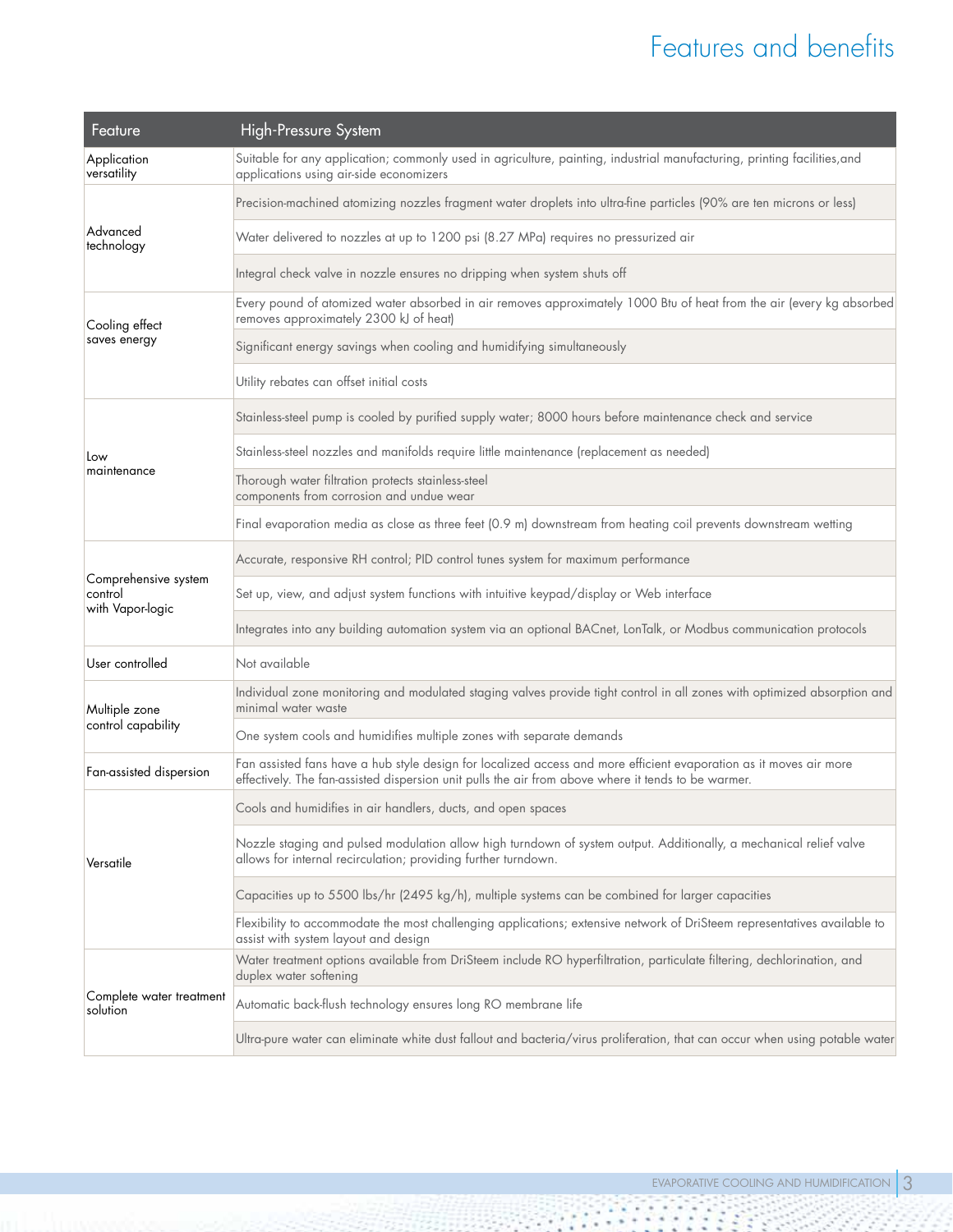## High-Pressure System sequence of operation

### **A COMPLETE SYSTEM THAT INCLUDES WATER TREATMENT**

- 1 Water enters system from municipal water supply
- 2 Dechlorinator (wall-mounted on smaller models)
- 3 Duplex water softener with brine tank
- 4 RO station with particulate filter and RO membranes
- 5 Pressurized RO holding tank
- 6 High-pressure pump station:

All-stainless-steel axial-piston high-pressure pump delivers purified, high-pressure water to atomizing nozzles

Vapor-logic controller optimizes absorption in multiple humidification zones

- 7 Main water line feeds network of highpressure, stainless-steel piping
- 8 Humidified zones: purified, ultra-fine water droplets exit nozzles and disperse in AHUs, ducts, and/or open spaces

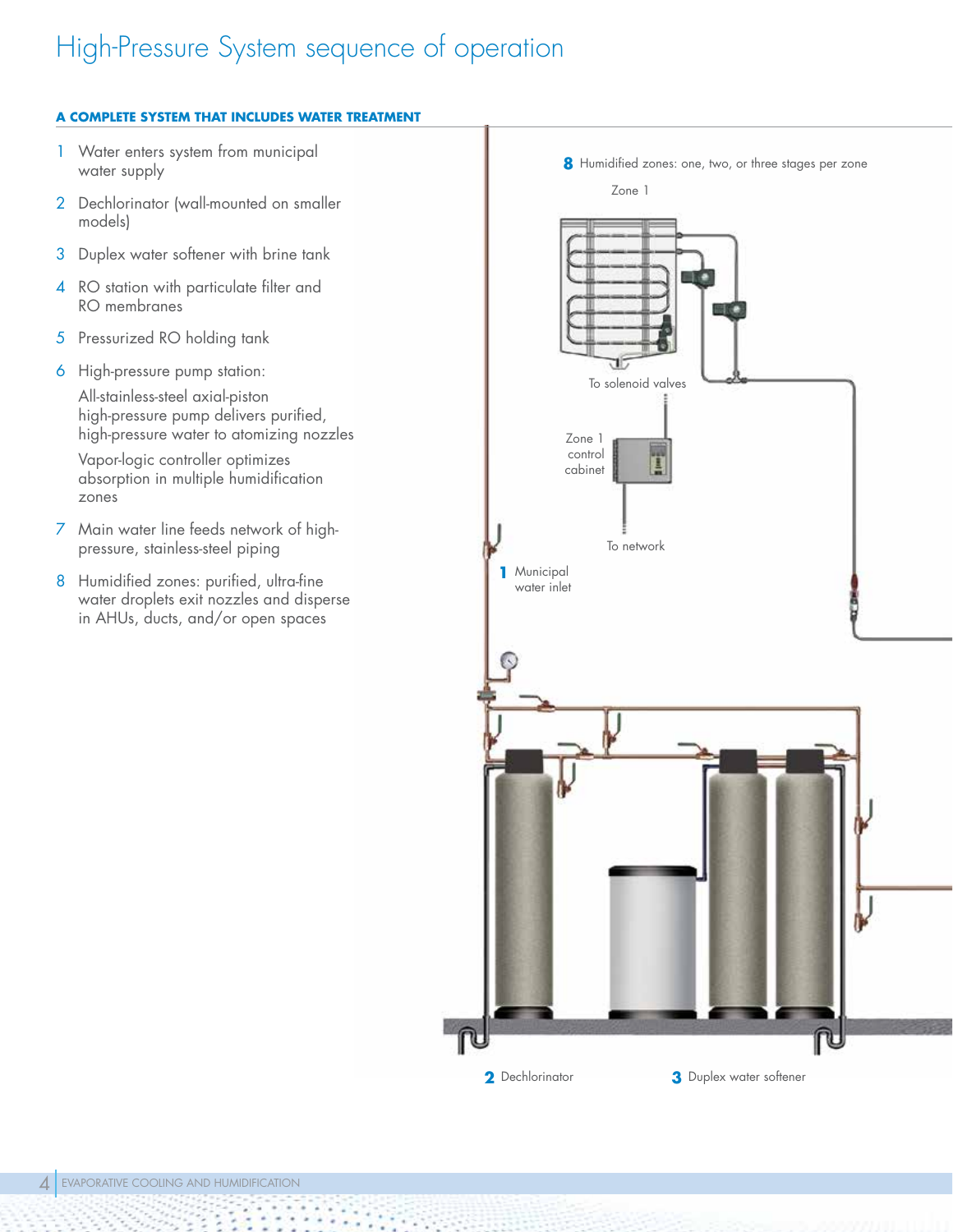## High-Pressure System sequence of operation

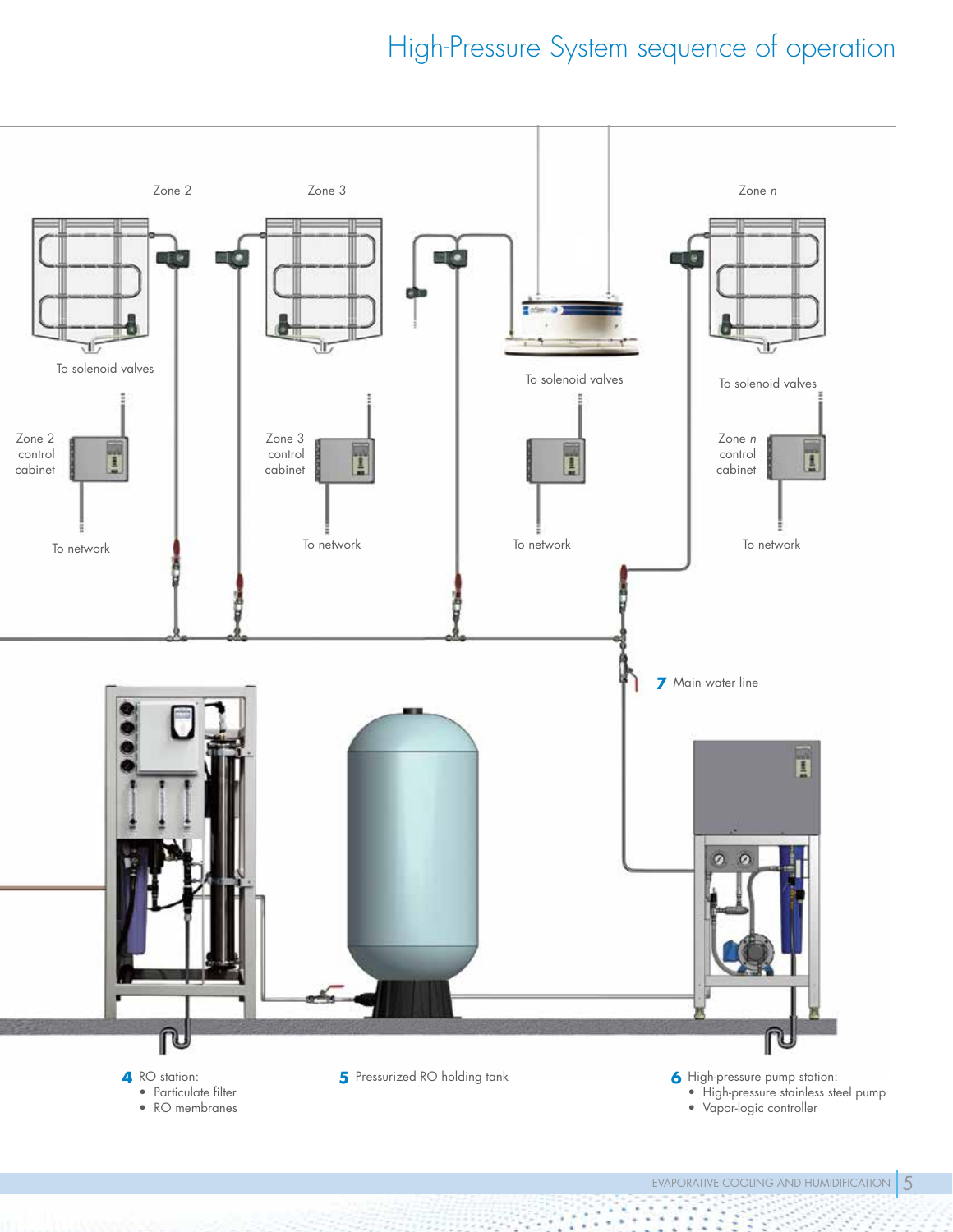## High-Pressure System dimensions

### $\overline{\phantom{a}}$  Table 6-1

| DriSteem High-Pressure System dimensions <sup>1</sup> |           |      |                 |      |             |      |        |     |        |      |        |     |        |     |                |      |
|-------------------------------------------------------|-----------|------|-----------------|------|-------------|------|--------|-----|--------|------|--------|-----|--------|-----|----------------|------|
|                                                       | Dimension |      |                 |      |             |      |        |     |        |      |        |     |        |     |                |      |
| Model                                                 | $A^2$     |      | B               |      | $\mathsf C$ |      | D      |     | E      |      | F      |     | G      |     | Н              |      |
|                                                       | inches    | mm   | inches          | mm   | inches      | mm   | inches | mm  | inches | mm   | inches | mm  | inches | mm  | inches         | mm   |
| 250                                                   | 150       | 3810 | $24^{3}$        | 6103 | 55          | 1397 | 24     | 610 | 24     | 610  | 18     | 457 | 12     | 305 | 4 <sup>4</sup> | 1024 |
| 500                                                   | 160       | 4064 | 24 <sup>3</sup> | 6103 | 55          | 1397 | 24     | 610 | 24     | 610  | 24     | 610 | 14     | 356 | 4 <sup>4</sup> | 1024 |
| 1000                                                  | 176       | 4470 | $24^{3}$        | 6103 | 55          | 610  | 24     | 610 | 32     | 813  | 24     | 610 | 16     | 406 | 16             | 406  |
| 1750                                                  | 176       | 4470 | 24 <sup>3</sup> | 6103 | 55          | 610  | 24     | 610 | 32     | 813  | 24     | 610 | 16     | 406 | 16             | 406  |
| 2500                                                  | 197       | 5004 | 30              | 762  | 80          | 2032 | 24     | 610 | 32     | 813  | 30     | 762 | 21     | 533 | 21             | 533  |
| 3500                                                  | 221       | 5613 | 30              | 762  | 72          | 1829 | 30     | 762 | 40     | 1016 | 39     | 991 | 24     | 610 | 24             | 610  |
| 5500                                                  | 239       | 6071 | 30              | 762  | 90          | 2286 | 30     | 762 | 46     | 1168 | 39     | 991 | 30     | 762 | 30             | 762  |

Notes:

1. Water treatment component sizing is based on city-treated water, 20-grain hardness, and 50 °F (10 °C) or higher. City-treated water or well water with different hardness or temperature may require different components/dimensions. Call DriSteem with your water characteristics for component sizing.

2. Dimension given is maximum dimension when all components are located sequentially. Component locations are flexible; components may be placed in front of each other if floor space allows.

3. Add 6" (152 mm) when redundant high-pressure water pump option is used.

4. Wall-mounted dechlorinator (optional).

 $\mathcal{L} \times \mathcal{L}$ 

ä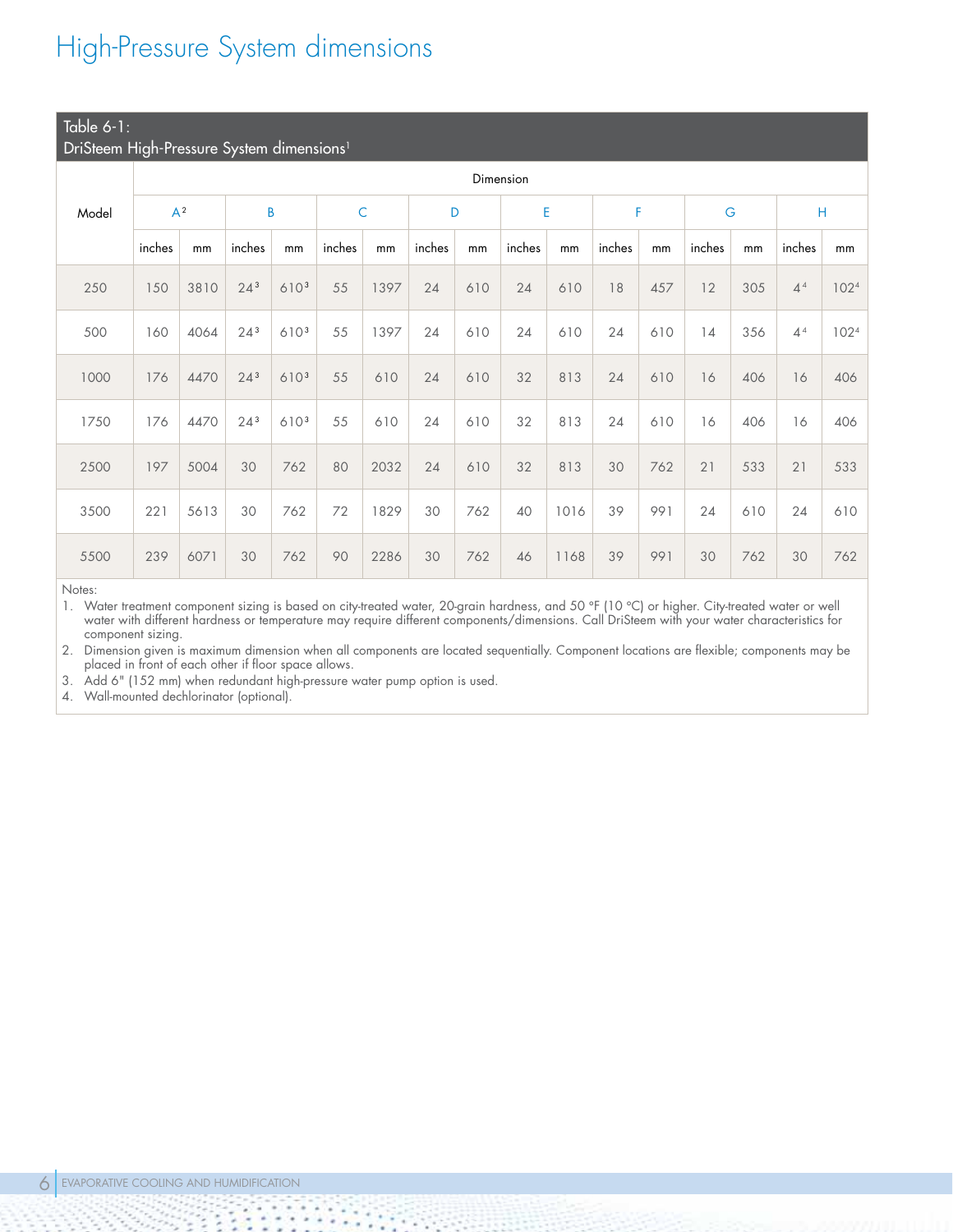## High-Pressure System dimensions

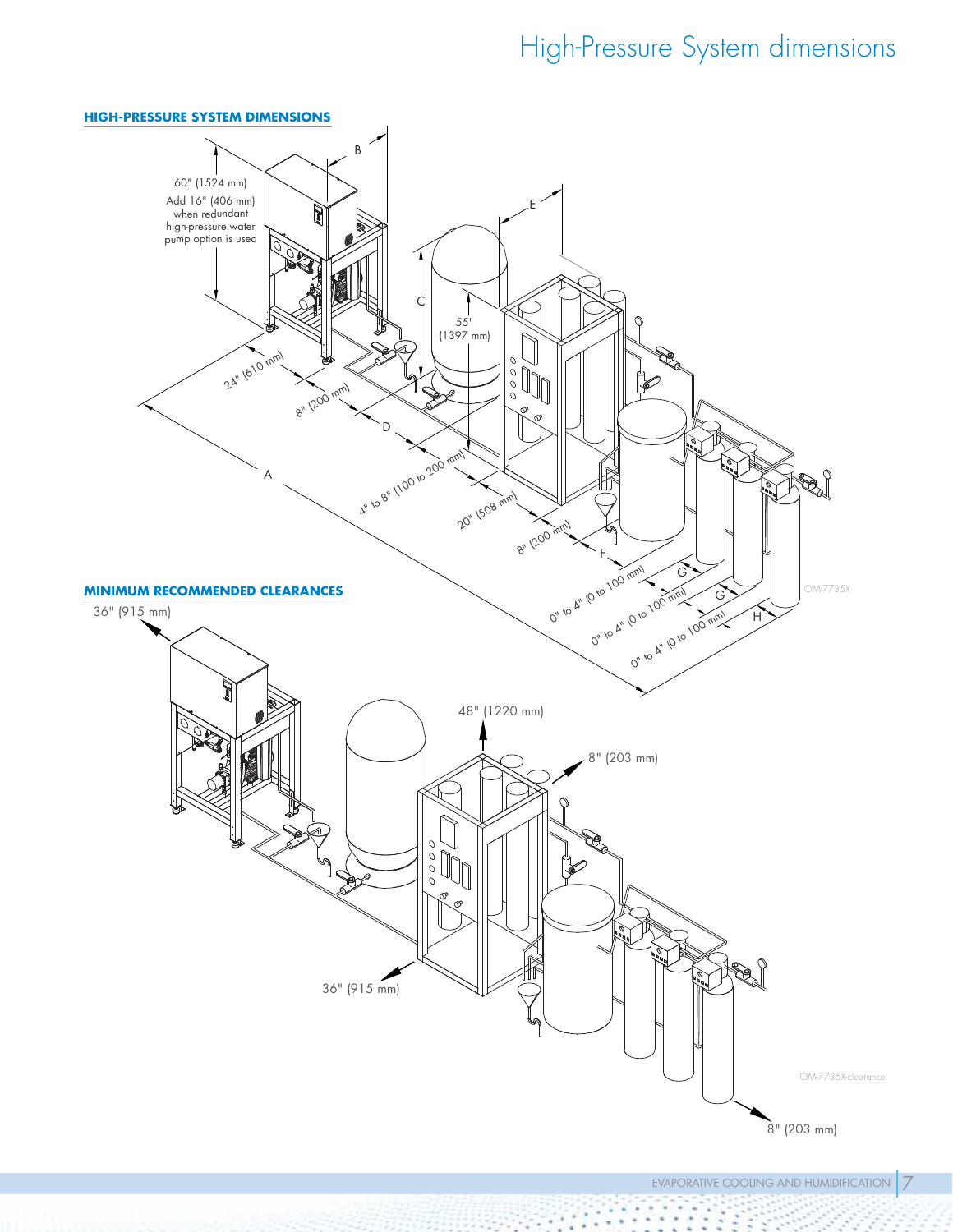## High-Pressure System specifications

| Table $8-1$ :<br>High-Pressure System pump station specifications                 |                                        |                                        |                                         |                                       |                                       |                                       |                                       |  |  |  |  |
|-----------------------------------------------------------------------------------|----------------------------------------|----------------------------------------|-----------------------------------------|---------------------------------------|---------------------------------------|---------------------------------------|---------------------------------------|--|--|--|--|
| Model                                                                             | 250                                    | 500                                    | 1000                                    | 1750                                  | 2500                                  | 3500                                  | 5500                                  |  |  |  |  |
| System capacity,<br>lbs/hr (kg/h)                                                 | 250<br>(113)                           | 500<br>(227)                           | 1000<br>(454)                           | 1750<br>(794)                         | 2500<br>(1134)                        | 3500<br>(1588)                        | 5500<br>(2495)                        |  |  |  |  |
| System voltage/phase,<br>Amp draw                                                 | 240/1, 5.2<br>480/3, 1.6<br>600/3, 1.3 | 240/1, 7.3<br>480/3, 2.2<br>600/3, 1.8 | 240/1, 13.8<br>480/3, 4.0<br>600/3, 3.2 | 480/3, 6.6<br>600/3, 5.3              | 480/3, 6.6<br>600/3, 5.3              | 480/3, 9.2<br>600/3, 7.3              | 480/3, 12.6<br>600/3, 10.1            |  |  |  |  |
| Fuse size<br>(see Note 1)                                                         | 240/1, 25<br>480/3, 16<br>600/3, 6     | 240/1, 35<br>480/3, 10<br>600/3, 6     | 240/1, 50<br>480/3, 15<br>600/3, 10     | 480/3, 30<br>600/3, 15                | 480/3, 30<br>600/3, 15                | 480/3, 35<br>600/3, 20                | 480/3, 40<br>600/3, 20                |  |  |  |  |
| Dimensions (W/D/H),<br>inches (mm)                                                | 24/24/60<br>(610/610/1524)             | 24/24/60<br>(610/610/1524)             | 24/24/60<br>(610/610/1524)              | 24/24/60<br>(610/610/1524)            | 24/30/60<br>(610/762/1524)            | 24/30/60<br>(610/762/1524)            | 24/30/60<br>(610/762/1524)            |  |  |  |  |
| Dimensions (W/D/H) with<br>redundant high-pressure<br>pump option,<br>inches (mm) | 24/30/76<br>(610/762/1930)             | 24/30/76<br>(610/762/1930)             | 24/30/76<br>(610/762/1930)              | 24/30/76<br>(610/762/1930)            | 24/30/76<br>(610/762/1930)            | 24/30/76<br>(610/762/1930)            | 24/30/76<br>(610/762/1930)            |  |  |  |  |
| Weight, Ibs (kg)                                                                  | 275 (125)                              | 300 (136)                              | 325 (147)                               | 325 (147)                             | 350 (159)                             | 400 (181)                             | 450 (204)                             |  |  |  |  |
| Weight with redundant<br>high-pressure pump<br>option,<br>lbs (kg)                | 375<br>(170)                           | 400<br>(181)                           | 475<br>(216)                            | 475<br>(216)                          | 500<br>(227)                          | 625<br>(284)                          | 700<br>(318)                          |  |  |  |  |
| Supply water connection<br>diameter, inches<br>(see Note 2)                       | 3/4                                    | 3/4                                    | 3/4                                     | 3/4                                   | 3/4                                   | 3/4                                   | 3/4                                   |  |  |  |  |
| High-pressure water<br>connection diameter,<br>inches<br>(see Note 2)             | 1/2                                    | 1/2                                    | 1/2                                     | 1/2                                   | 1/2                                   | 1/2                                   | 1/2                                   |  |  |  |  |
| 5-micron prefilter diameter<br>x height,<br>inches (mm)                           | $2.5 \times 40$<br>$(64 \times 1016)$  | $2.5 \times 40$<br>$(64 \times 1016)$  | $2.5 \times 40$<br>$(64 \times 1016)$   | $2.5 \times 40$<br>$(64 \times 1016)$ | $2.5 \times 40$<br>$(64 \times 1016)$ | $2.5 \times 40$<br>$(64 \times 1016)$ | $2.5 \times 40$<br>$(64 \times 1016)$ |  |  |  |  |
| High-pressure pump flow<br>rate,<br>gpm (L/m)                                     | 0.5<br>(1.89)                          | 1.0<br>(3.78)                          | 2.0<br>(7.57)                           | 3.5<br>(13.2)                         | 5<br>(18.9)                           | 7<br>(26.5)                           | 11<br>(41.6)                          |  |  |  |  |
| High-pressure pump motor<br>power,<br>hp (kW)                                     | $\mathbf{1}$<br>(0.75)                 | 1.5<br>(1.1)                           | 3<br>(2.2)                              | 5<br>(3.7)                            | 5<br>(3.7)                            | $7.5\,$<br>(5.5)                      | 10<br>(7.5)                           |  |  |  |  |
| High-pressure pump motor<br>rpm                                                   | $1000 - 1500$                          | 1000-2550                              | 1000-2250                               | $1000 - 2550$                         | $1000 - 2250$                         | $1000 - 2550$                         | $700 - 2450$                          |  |  |  |  |

Notes:

1. Wiring and branch circuit protection (Type RK1, J, or T fusing) to be provided by installer in accordance with National Electrical Code (NEC) requirements.

2. High-pressure compression fittings.

3. Unit ships with 36<sup>"</sup> x 1/2" high-pressure flexible hose and a 1/2" union for easy connection to dispersion piping.

4. 25 psi (170 kPa) supply water pressure at 125% of maximum flow rate, 60 psi (415 kPa) maximum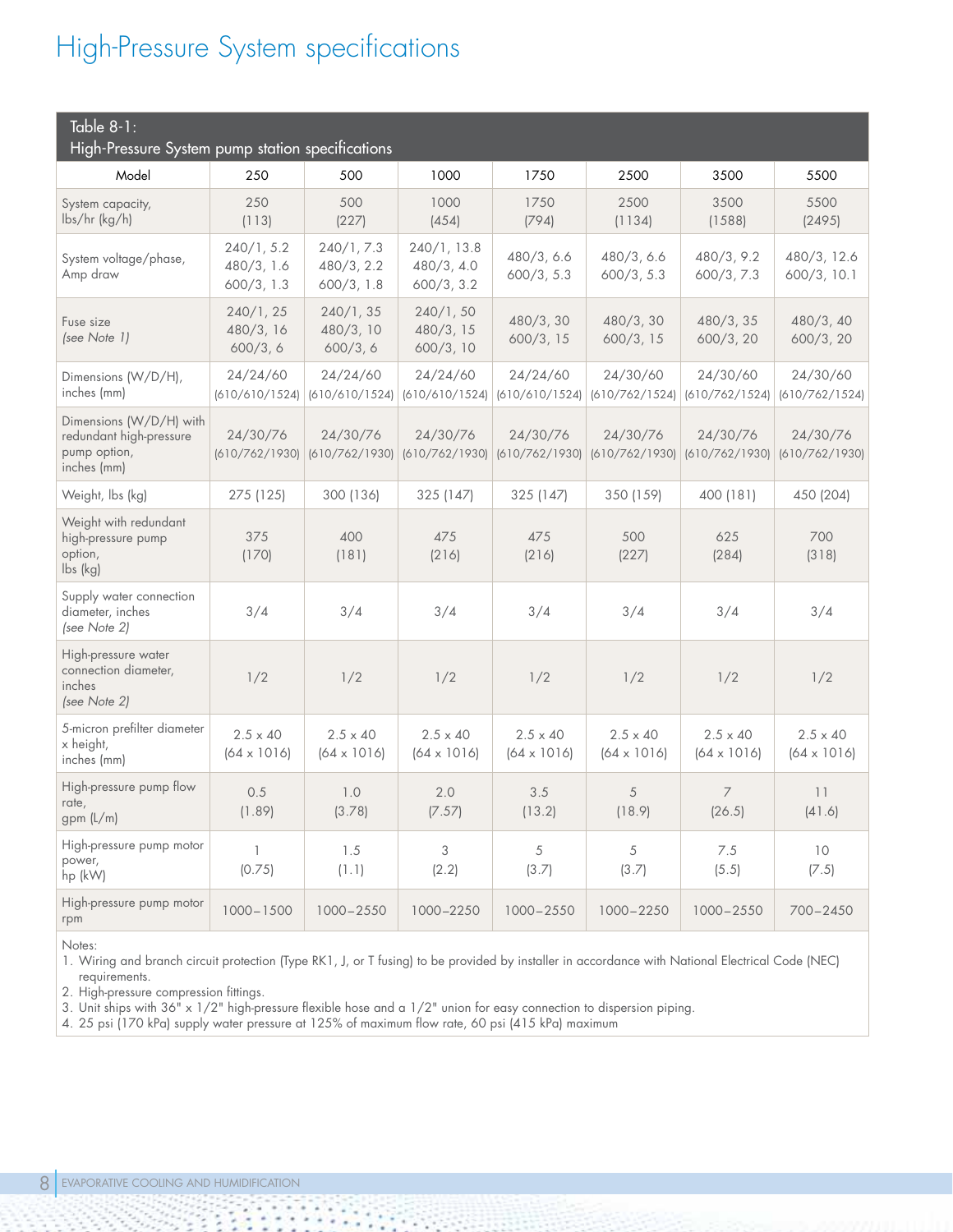## High-Pressure System evaporation efficiency

### **USING THE EVAPORATION EFFICIENCY CHART**

Using 55% leaving air RH and 15 grains of moisture per pound of dry air, the chart identifies:

- Required entering air temperature =  $68 °F$  (20 °C)
- Evaporation efficiency = 70%

From these values, required system capacity can be calculated:

Load Evaporation efficiency = Required system capacity 385 lbs/hr  $\frac{5 \text{ lbs/hr}}{0.7}$  = 550 lbs/hr or  $\frac{174.6 \text{ kg/h}}{0.7}$  $- = 249.4$  kg/h

### **EVAPORATION EFFICIENCY CHART\***

Required entering air temperature (dashed lines) 57 ºF 85 ºF 80 ºF 75 ºF 70 ºF 65 ºF 60 ºF (18.3 ºC) (13.9 ºC) (29.4 ºC) (26.7 ºC) (23.9 ºC) (21.1 ºC)  $(15.6 °C)$ 68 ºF 80  $\odot$ 50 70 60 60 Evaporation efficiency % Evaporation efficiency % Leaving air RH % Leaving air RH % 55%  $\hat{\bullet}$ 70% 50 80 40 30 90 20 0 5 10 15 20 25 30 35 40 45 50 Entering grains of moisture per pound of dry air (grains/#) 0 0.7 1.4 2.1 2.9 3.6 4.3 5.0 5.7 6.4 7.1 Entering grams of moisture per kg of dry air (g/kg)

*\* Evaporation efficiency shown here is based on 4-ft evaporation distance, 55 °F leaving air temperature, and 500 fpm air velocity.*

*To accurately size a High-Pressure System, first define all the values, as shown in this section. This will ensure a system that maximizes efficiency and delivers consistent output.*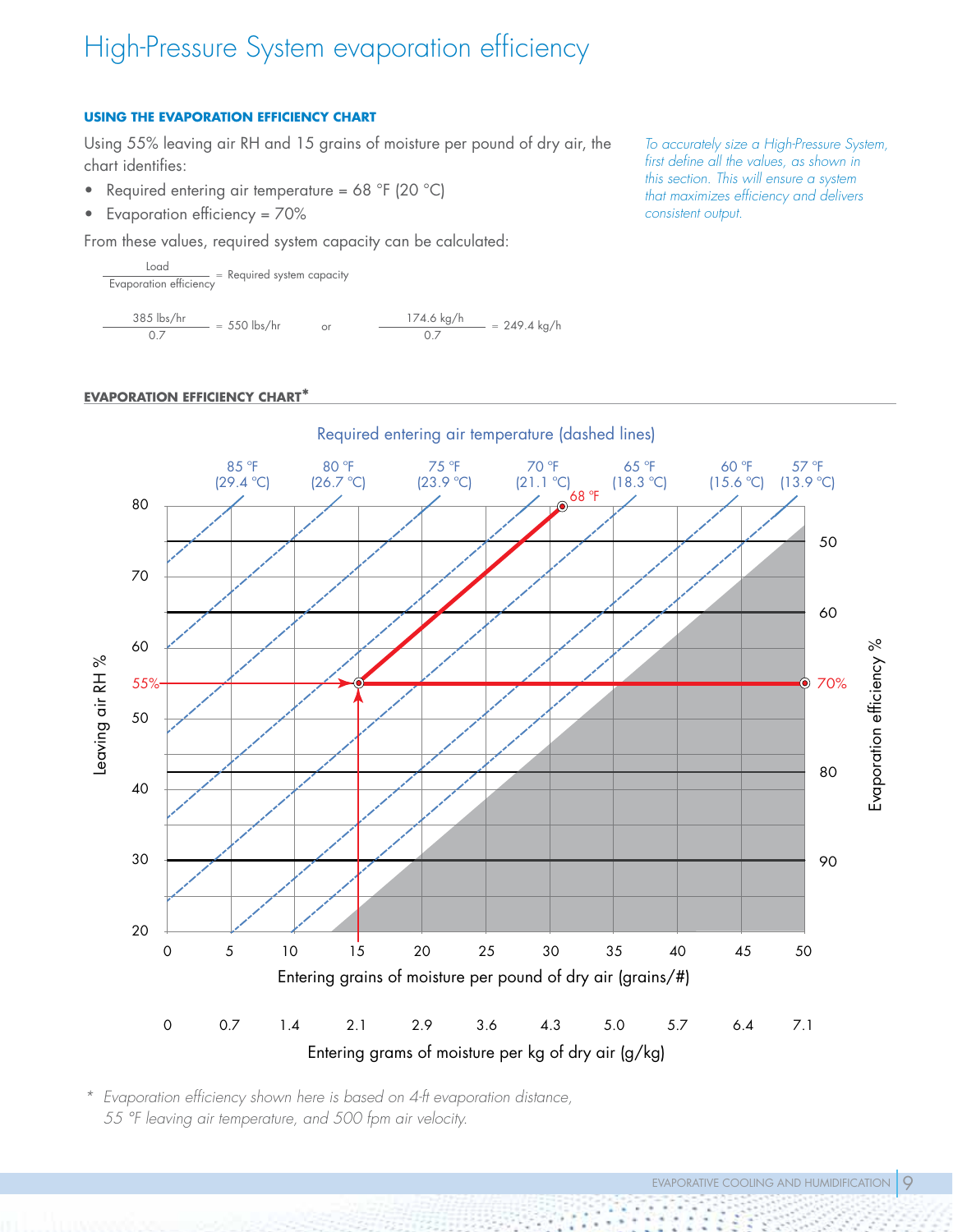### Fan-assisted dispersion

DriSteem's high-pressure fan-assisted dispersion Model FA is a component of a highpressure atomization system. The fan is designed to throw small water droplets and increase air movement. The Model FA-2 is designed for low ceiling heights. Models FA-3 and FA-4 are designed to pull air from above the fan (typically the hottest air), which promotes better absorption, and throws moisture horizontally. The Model FA can be used for cooling and/or humidification applications.

Pulls air from above the system rather than below, using the warmest air and minimizing the chance for condensation forming from fog return.

Utilizes flexible tubing to increase installation speed.

The hub style system allows for easier access to service all nozzles on the unit. Promotes better air movement.

The stainless steel design provides quality and longevity of the dispersion system. Fan powered dispersion allows for installation in lower ceiling applications.

### **Model FA-4 APPLICATION VERSATILITY**

- Greenhouses
- Germination chambers
- Printing
- Paper products
- Wood working • Warehouses
- Electronics
- Textiles
- Clean rooms
- Cigar manufacturing
- Plastic fabrication





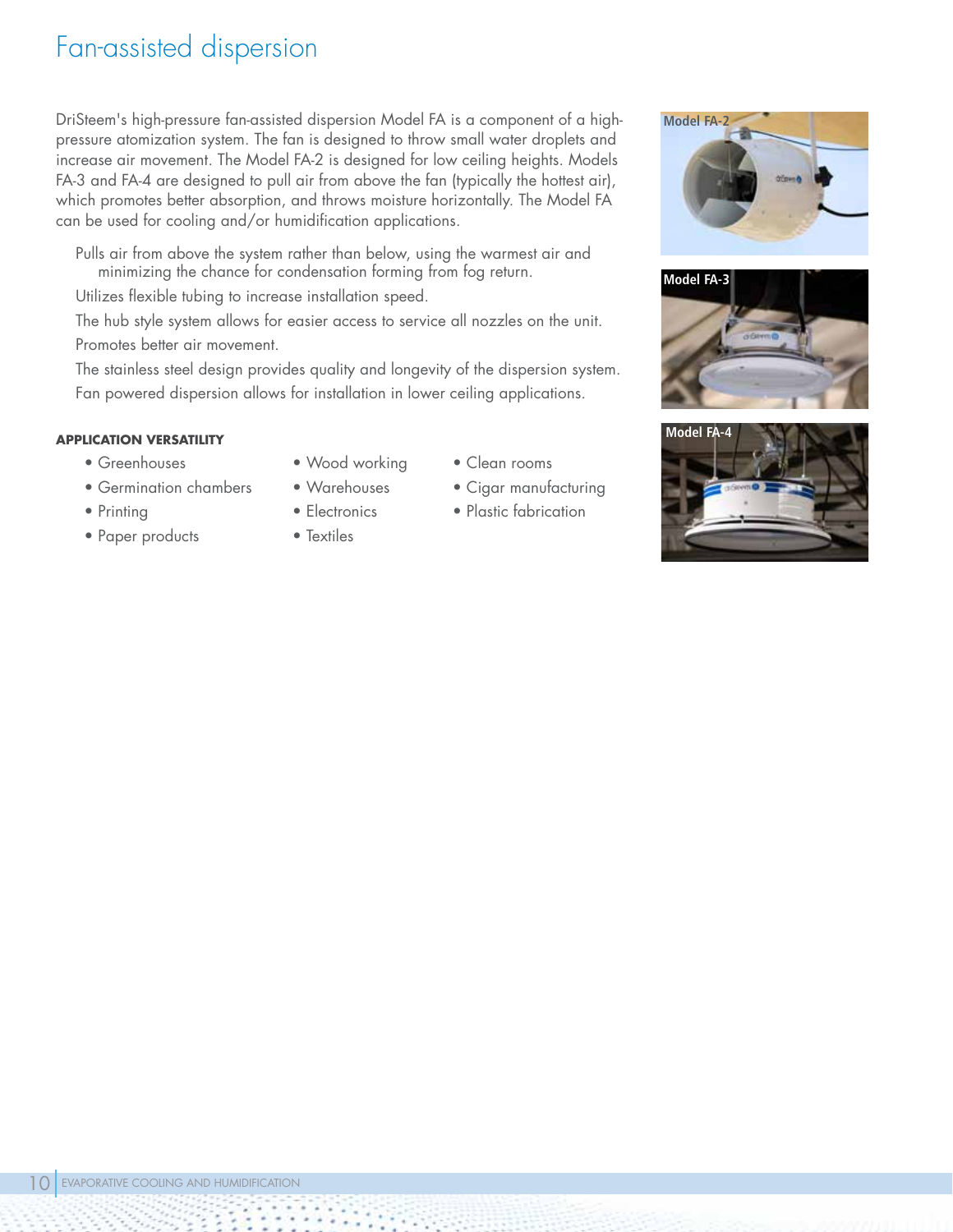## **Notes**

 $\mathcal{L}(\mathcal{L})$